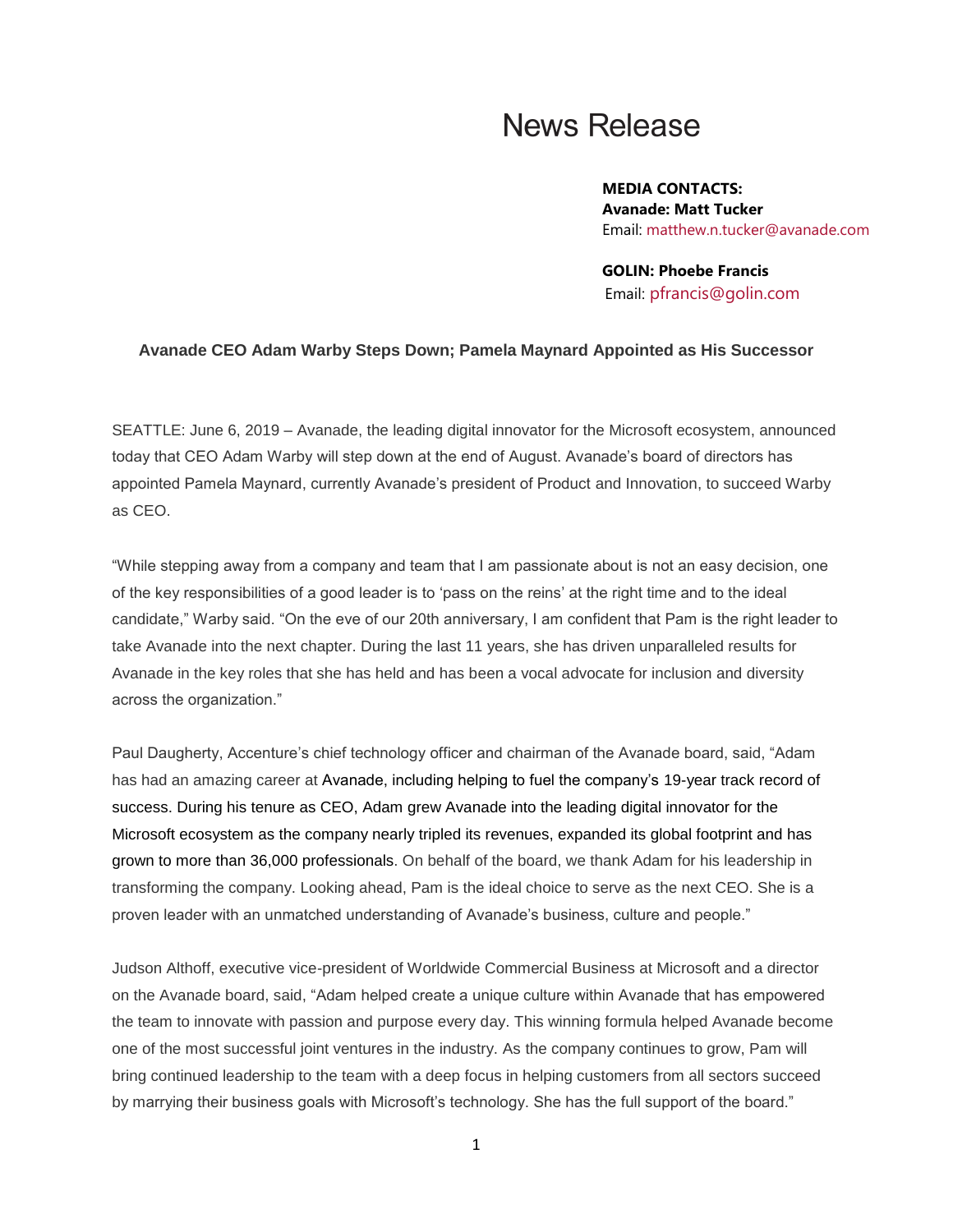For the last two years, Maynard has led the strategy of Avanade's offerings and services worldwide. In this role, she oversees the Modern Workplace, Business Applications, Applications & Infrastructure, and Data & AI businesses; the innovation, incubation and development of new offerings; Avanade's Advisory Services; and the company's delivery organization. Prior to her current role, she was president of Avanade Europe, where she directed strategy and operations across 13 European geographies. She also previously served as general manager of Avanade UK.

"It is an honor to succeed Adam, who has had an extraordinary tenure with Avanade," Maynard said. "I am proud and delighted to serve as Avanade's next chief executive officer. This is an exciting time in the marketplace. Our clients are looking to drive innovation and growth in the digital era, and we are ideally positioned to help them tap into the enterprise-wide potential of Microsoft technology."

## **Warby Highlights as CEO: 2008 to 2019**

Warby joined Avanade as a founding member of the team in 2000. He became CEO in April 2008, succeeding Mitch Hill, and has been instrumental in accelerating the rotation of the company to focus on digital, cloud and the rapid growth of the company's Direct business. Under his leadership, Avanade revenues have nearly tripled, from \$0.9 billion in fiscal 2008 to \$2.5 billion in fiscal 2018 (ended Aug. 31, 2018). The company has grown to 36,000 professionals and, with Accenture, comprises the largest group of Microsoft-skilled professionals in the world. During his tenure, Adam also helped expand the company's footprint, adding seven new countries (for a total of 26 countries around the globe) and closing seven acquisitions to help fuel the company's growth.

Warby has been a vocal supporter of inclusion and diversity and was a driving force behind the creation of Avanade's corporate citizenship mission to enable young people and their communities to achieve more through the power of digital innovation. He is currently chairman of Junior Achievement Europe and has just been appointed as chairman of the board of Heidrick & Struggles.

## **About Avanade**

Avanade is the leading provider of innovative digital and cloud services, business solutions and designled experiences on the Microsoft ecosystem. Our professionals bring bold, fresh thinking combined with technology, business and industry expertise to help make a human impact on our clients, their customers and their employees. We are the power behind the Accenture Microsoft Business Group, helping companies to engage customers, empower employees, optimize operations and transform products, leveraging the Microsoft platform. Avanade has 36,000 professionals in 24 countries, bringing clients our best thinking through a collaborative culture that honors diversity and reflects the communities in which

2